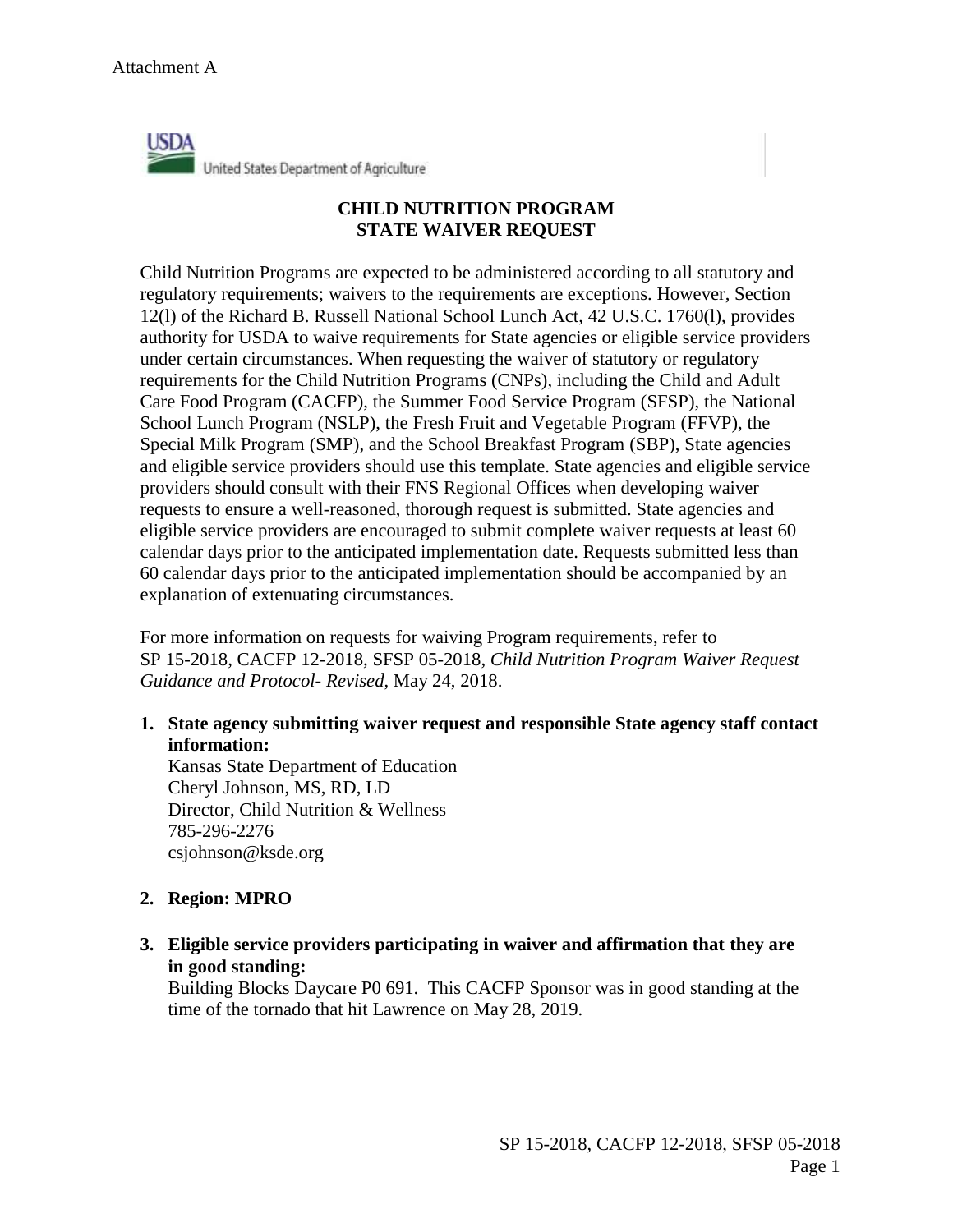- the natural disaster. CACFP entities are audited annually in Kansas. The last audit 2018. All records had been reviewed by either KSDE Program Staff or Fiscal records for October 2018-April 2019. Sponsor does have records for May 2019. The records for May that were in the classrooms were able to be gathered up and saved so the roof was torn off and rain flooded the area. Some records not blown away were **4. Description of the challenge the State agency is seeking to solve, the goal of the waiver to improve services under the Program, and the expected outcomes if the waiver is granted. [Section 12(l)(2)(A)(iii) and 12(l)(2)(A)(iv) of the NSLA]:**  Building Blocks Day Care was hit by the EF2 Tornado on May 28, 2019. Their building was destroyed and CACFP records were blown away or had water damage that made them unsalvageable. KSDE respectfully requests a waiver to the CACFP Recordkeeping Requirement CFR 226.17 for the records that were destroyed due to was conducted on  $6/10/19$ . The most current Program Review was September 12, Auditing Staff for PY 2018. KSDE had not audited or reviewed income eligibility the May claim was able to be filed up to the date of the tornado. The records destroyed for the current program year- October 2018-April 2019 were in a room that saved but are water damaged and ink smudged and moldy so unreadable.
- **5. Specific Program requirements to be waived (include statutory and regulatory citations). [Section 12(l)(2)(A)(i) of the NSLA]:**  CFR 226.17
- **6. Detailed description of alternative procedures and anticipated impact on Program operations, including technology, State systems, and monitoring:**  Building Blocks is currently building a new facility and will complete requirements to rejoin the CACFP as soon as they are licensed for operation. This waiver would allow there to be no fiscal action for lost records during the next Program Review and Fiscal Audit for FY2019.
- **7. Description of any steps the State has taken to address regulatory barriers at the State level. [Section 12(l)(2)(A)(ii) of the NSLA]:**  There are no actions the state can take to address the lost of records that substantiate the federal reimbursement received.
- **8. Anticipated challenges State or eligible service providers may face with the waiver implementation:**  No challenges anticipated.
- **the Federal Government. If there are anticipated increases, confirm that the costs will be paid from non-Federal funds. [Section 12(l)(1)(A)(iii) of the NSLA]: 9. Description of how the waiver will not increase the overall cost of the Program to**  There will be no increase in overall cost of the Program to the Federal Government.